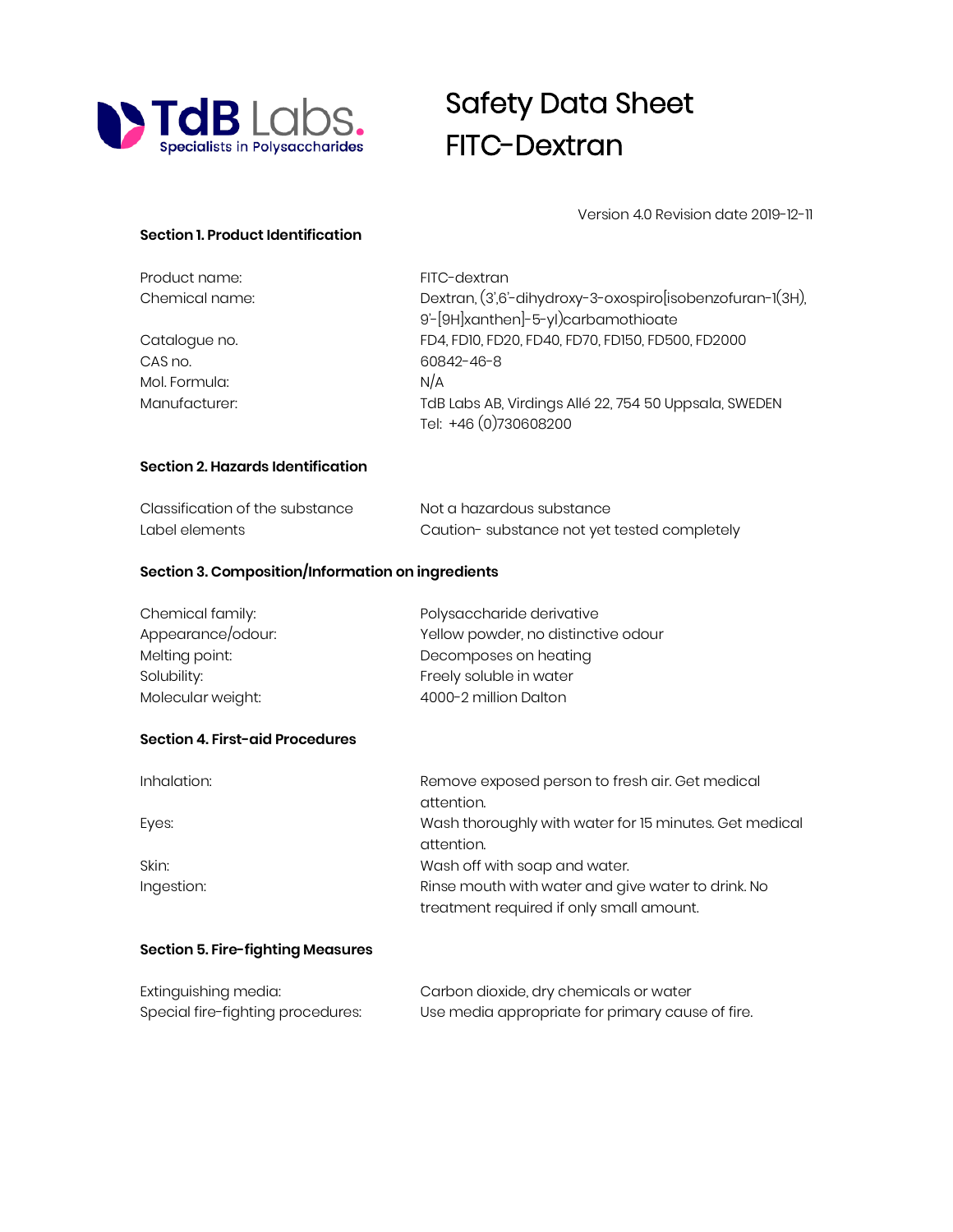

# Safety Data Sheet FITC-Dextran

#### **Section 6. Accidental Release Measures**

| Action in event of spill: | Collect material taking precautions to minimize dust. Use |
|---------------------------|-----------------------------------------------------------|
|                           | wet mop.                                                  |
|                           | Place collected material in suitable container for        |
|                           | disposal. Flush area with water and drain into sewer.     |
|                           | Floor may become slippery.                                |

#### **Section 7. Handling and storage**

Precautions to be taken when handling: Protect from dust. Use approved facemask and protective clothes. Wear safety glasses. In case of severe and repeated exposure follow recommendations of local safety officer. Store in tight dark container.

## **Section 8. Exposure Controls/Personal Protection**

| Exposure limit:                                                         | Not established         |
|-------------------------------------------------------------------------|-------------------------|
| Special personal protective equipment: Use suitable protective clothing |                         |
| Respiratory:                                                            | Use approved face mask. |
| Eyes:                                                                   | Use safety goggles.     |
| Gloves:                                                                 | Use plastic gloves      |

## **Section 9. Physical and Chemical Properties**

| General information  |                                     |
|----------------------|-------------------------------------|
| Appearance:          | Yellow powder, No distinctive odour |
| Vapour pressure:     | N/A                                 |
| Melting point:       | Decomposes on heating               |
| Molecular weight:    | Approx. 4000-2 million Dalton       |
| Flash point:         | N/A                                 |
| Solubility in water: | > 50 % by weight                    |

#### **Section 10. Stability and Reactivity**

| Stability (normal conditions):    | Stable for more than 6 years when stored dry in well- |  |
|-----------------------------------|-------------------------------------------------------|--|
|                                   | sealed containers at ambient temperature.             |  |
| Hazardous polymerization:         | Does not occur.                                       |  |
| Conditions to avoid:              | High humidity                                         |  |
| Incompatibility:                  | Avoid contact with oxidizing agent (e.g. nitric acid) |  |
| Hazardous decomposition products: | Thermal decomposition may yield oxides of carbon and  |  |
|                                   | small amounts of oxides of nitrogen and sulfur.       |  |